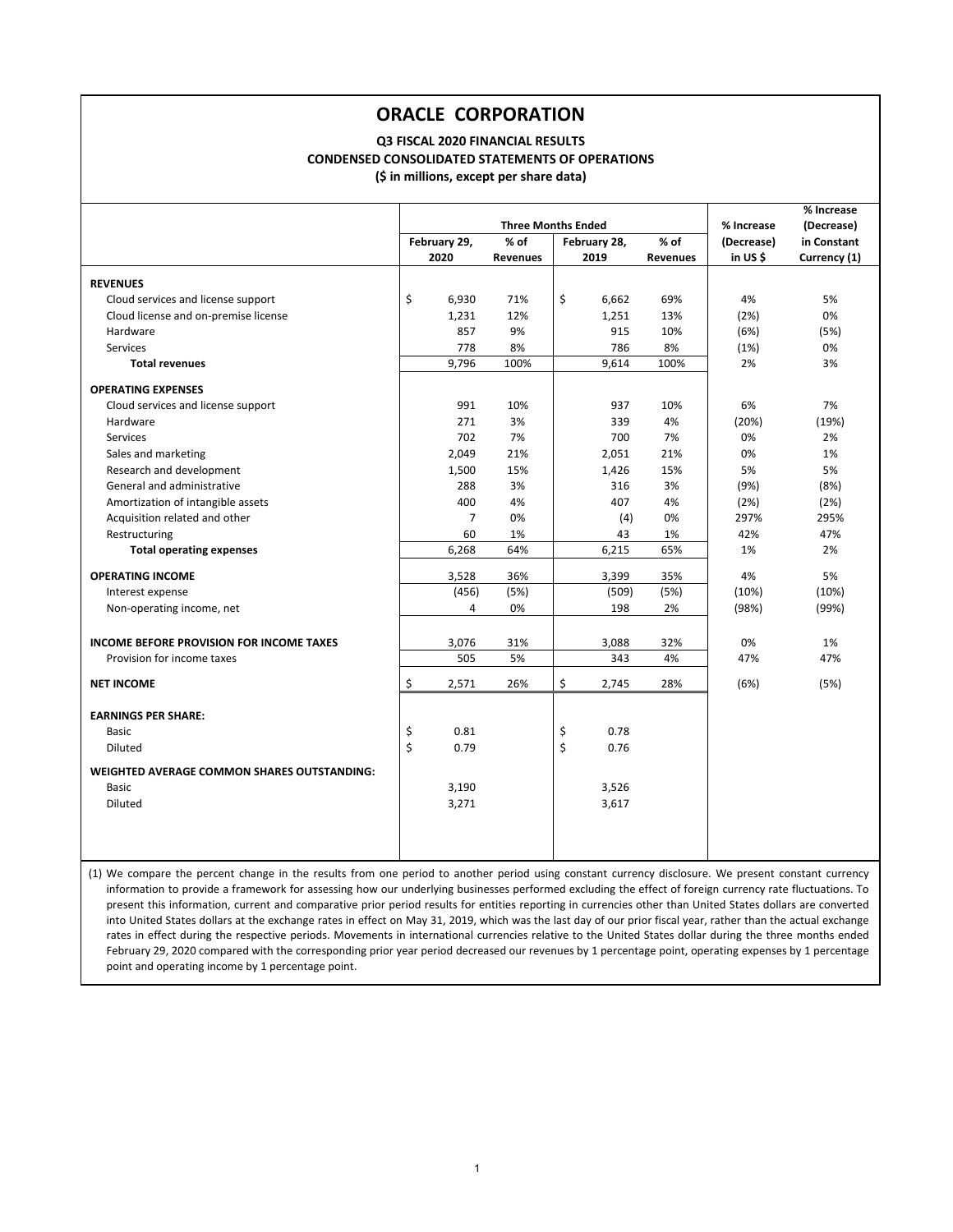|                                                                                                                                                            |    |                                             |     |                                        |    | <b>ORACLE CORPORATION</b><br><b>Q3 FISCAL 2020 FINANCIAL RESULTS</b><br>RECONCILIATION OF SELECTED GAAP MEASURES TO NON-GAAP MEASURES (1)<br>(\$ in millions, except per share data) |              |                                     |    |                                             |    |                                                                 |                                    |                                              |                                    |                                          |
|------------------------------------------------------------------------------------------------------------------------------------------------------------|----|---------------------------------------------|-----|----------------------------------------|----|--------------------------------------------------------------------------------------------------------------------------------------------------------------------------------------|--------------|-------------------------------------|----|---------------------------------------------|----|-----------------------------------------------------------------|------------------------------------|----------------------------------------------|------------------------------------|------------------------------------------|
| % Increase (Decrease)<br>in USS<br><b>Three Months Ended</b>                                                                                               |    |                                             |     |                                        |    |                                                                                                                                                                                      |              |                                     |    |                                             |    |                                                                 |                                    |                                              |                                    | % Increase (Decrease) in                 |
|                                                                                                                                                            |    | February 29,<br>2020<br><b>GAAP</b><br>Adj. |     |                                        |    | February 29,<br>2020<br>Non-GAAP                                                                                                                                                     |              | February 28,<br>2019<br><b>GAAP</b> |    | Adj.                                        |    | February 28,<br>2019<br>Non-GAAP                                | <b>GAAP</b>                        | Non-GAAP                                     | <b>GAAP</b>                        | <b>Constant Currency (2)</b><br>Non-GAAP |
| <b>TOTAL REVENUES</b><br>Cloud services and license support                                                                                                | \$ | 9,796<br>6.930                              |     | $\mathbf{1}$<br>$\mathbf{1}$           |    | 9.797<br>6.931                                                                                                                                                                       | Ŝ.           | 9.614<br>6.662                      | Ś  | 4<br>4                                      | \$ | 9,618<br>6.666                                                  | 2%<br>4%                           | 2%<br>4%                                     | 3%<br>5%                           | 3%<br>5%                                 |
| <b>TOTAL OPERATING EXPENSES</b><br>Stock-based compensation (3)<br>Amortization of intangible assets (4)<br>Acquisition related and other<br>Restructuring | Ś  | 6,268<br>361<br>400<br>60                   | Ŝ   | (828)<br>(361)<br>(400)<br>(7)<br>(60) |    | 5,440<br>$\overline{\phantom{a}}$<br>$\overline{\phantom{a}}$<br>$\overline{a}$<br>$\overline{a}$                                                                                    | Ŝ.           | 6,215<br>427<br>407<br>(4)<br>43    | Ŝ. | (873)<br>(427)<br>(407)<br>$\Delta$<br>(43) | Ŝ. | 5,342<br>$\sim$<br>$\sim$<br>$\sim$<br>$\overline{\phantom{a}}$ | 1%<br>(15%)<br>(2%)<br>297%<br>42% | 2%<br>$\ast$<br>$\star$<br>$\ast$<br>$\star$ | 2%<br>(15%)<br>(2%)<br>295%<br>47% | 3%                                       |
| <b>OPERATING INCOME</b>                                                                                                                                    | \$ | 3,528                                       | \$. | 829                                    |    | 4,357                                                                                                                                                                                | Ŝ.           | 3.399                               | Ŝ. | 877                                         |    | 4,276                                                           | 4%                                 | 2%                                           | 5%                                 | 3%                                       |
| <b>OPERATING MARGIN %</b>                                                                                                                                  |    | 36%                                         |     |                                        |    | 44%                                                                                                                                                                                  |              | 35%                                 |    |                                             |    | 44%                                                             | 65 bp.                             | 1 bp.                                        | 78 bp.                             | 6 bp.                                    |
| <b>INCOME TAX EFFECTS (5)</b>                                                                                                                              | \$ | 505                                         | Ŝ.  | 240                                    | Ŝ. | 745                                                                                                                                                                                  | <sub>S</sub> | 343                                 | Ś  | 466                                         | Ŝ. | 809                                                             | 47%                                | (8%)                                         | 47%                                | (7%)                                     |
| <b>NET INCOME</b>                                                                                                                                          | \$ | 2,571                                       | Ś   | 589                                    |    | 3,160                                                                                                                                                                                | \$           | 2,745                               | Ŝ. | 411                                         | Ŝ  | 3,156                                                           | (6%)                               | 0%                                           | (5%)                               | 1%                                       |
| <b>DILUTED EARNINGS PER SHARE</b>                                                                                                                          | Ś  | 0.79                                        |     |                                        |    | 0.97                                                                                                                                                                                 | \$           | 0.76                                |    |                                             |    | 0.87                                                            | 4%                                 | 11%                                          | 5%                                 | 12%                                      |
| DILUTED WEIGHTED AVERAGE COMMON SHARES OUTSTANDING                                                                                                         |    | 3,271                                       |     | $\overline{\phantom{a}}$               |    | 3,271                                                                                                                                                                                |              | 3,617                               |    | $\overline{\phantom{0}}$                    |    | 3,617                                                           | (10%)                              | (10%)                                        | (10%)                              | (10%)                                    |

(1) This presentation includes non‐GAAP measures. Our non‐GAAP measures are not meant to be considered in isolation or as a substitute for comparable GAAP measures, and should be read only in conjunction with our consolidated financial statements prepared in accordance with GAAP. For a detailed explanation of the adjustments made to comparable GAAP measures, the reasons why management uses these measures, the comparable GAAP measur usefulness of these measures and the material limitations on the usefulness of these measures, please see Appendix A.

(2) We compare the percent change in the results from one period to another period using constant currency disclosure. We present constant currency information to provide a framework for assessing how our underlying businesses performed excluding the effect of foreign currency rate fluctuations. To present this information, current and comparative prior period results for entities reporting in currencies other than United States dollars are converted into United States dollars at the exchange rates in effect on May 31, 2019, which was the last day of our prior fiscal year, rather than the actual exchange rates in effect during the respective periods.

(3) Stock‐based compensation was included in the following GAAP operating expense categories:

 Fiscal 2024 445 Fiscal 2025 2025 2021 2022 126

|                                                                                                                       |      |       | Three Months Ended<br>February 29, 2020 |          |                | Three Months Ended<br>February 28, 2019 |       |    |          |
|-----------------------------------------------------------------------------------------------------------------------|------|-------|-----------------------------------------|----------|----------------|-----------------------------------------|-------|----|----------|
|                                                                                                                       | GAAP |       | Adj.                                    | Non-GAAP | GAAP           |                                         | Adj.  |    | Non-GAAP |
| Cloud services and license support                                                                                    |      | 22    | \$<br>(22)                              | \$       | \$<br>26       | Ś                                       | (26)  | \$ |          |
| Hardware                                                                                                              |      | 3     | (3)                                     | ٠        | $\overline{2}$ |                                         | (2)   |    |          |
| Services                                                                                                              |      | 14    | (14)                                    | ٠        | 12             |                                         | (12)  |    |          |
| Sales and marketing                                                                                                   |      | 67    | (67)                                    | ٠        | 89             |                                         | (89)  |    |          |
| Research and development                                                                                              |      | 238   | (238)                                   |          | 254            |                                         | (254) |    |          |
| General and administrative                                                                                            |      | 17    | (17)                                    | ٠        | 44             |                                         | (44)  |    |          |
| Total stock-based compensation                                                                                        |      | 361   | (361)                                   |          | 427            |                                         | (427) |    |          |
| (4) Estimated future annual amortization expense related to intangible assets as of February 29, 2020 was as follows: |      |       |                                         |          |                |                                         |       |    |          |
| Remainder of fiscal 2020                                                                                              | Ś    | 366   |                                         |          |                |                                         |       |    |          |
| Fiscal 2021                                                                                                           |      | 1,345 |                                         |          |                |                                         |       |    |          |
| Fiscal 2022                                                                                                           |      | 1.097 |                                         |          |                |                                         |       |    |          |
| Fiscal 2023                                                                                                           |      | 674   |                                         |          |                |                                         |       |    |          |
| Fiscal 2024                                                                                                           |      | 445   |                                         |          |                |                                         |       |    |          |

445<br>126  $\sim$  1.1  $\frac{35}{4,088}$ 

(5) Income tax effects were calculated reflecting an effective GAAP tax rate of 16.4% and 11.1% in the third quarter of fiscal 2020 and 2019, respectively, and an effective non‐GAAP tax rate of 19.1% and 20.4% in the third quarter of fiscal 2020 and 2019, respectively. The difference in our GAAP and non‐GAAP tax rates in the third quarter of fiscal 2020 was primarily due to the net tax effects on stock‐based compensation expense and acquisition related items, including the tax effects of amortization of intangible assets. The difference between our GAAP and non-GAAP tax rates in the third quarter of fiscal 2019 was primarily due to adjustments in our estimates for the one‐time effects of the U.S. Tax Cuts and Jobs Act of 2017 (refer to Appendix A for additional information), the net tax effects on stock‐based compensation expense, and acquisition related items, including the tax effects of amortization of intangible assets.

Not meaningful

Thereafter

Total intangible assets, net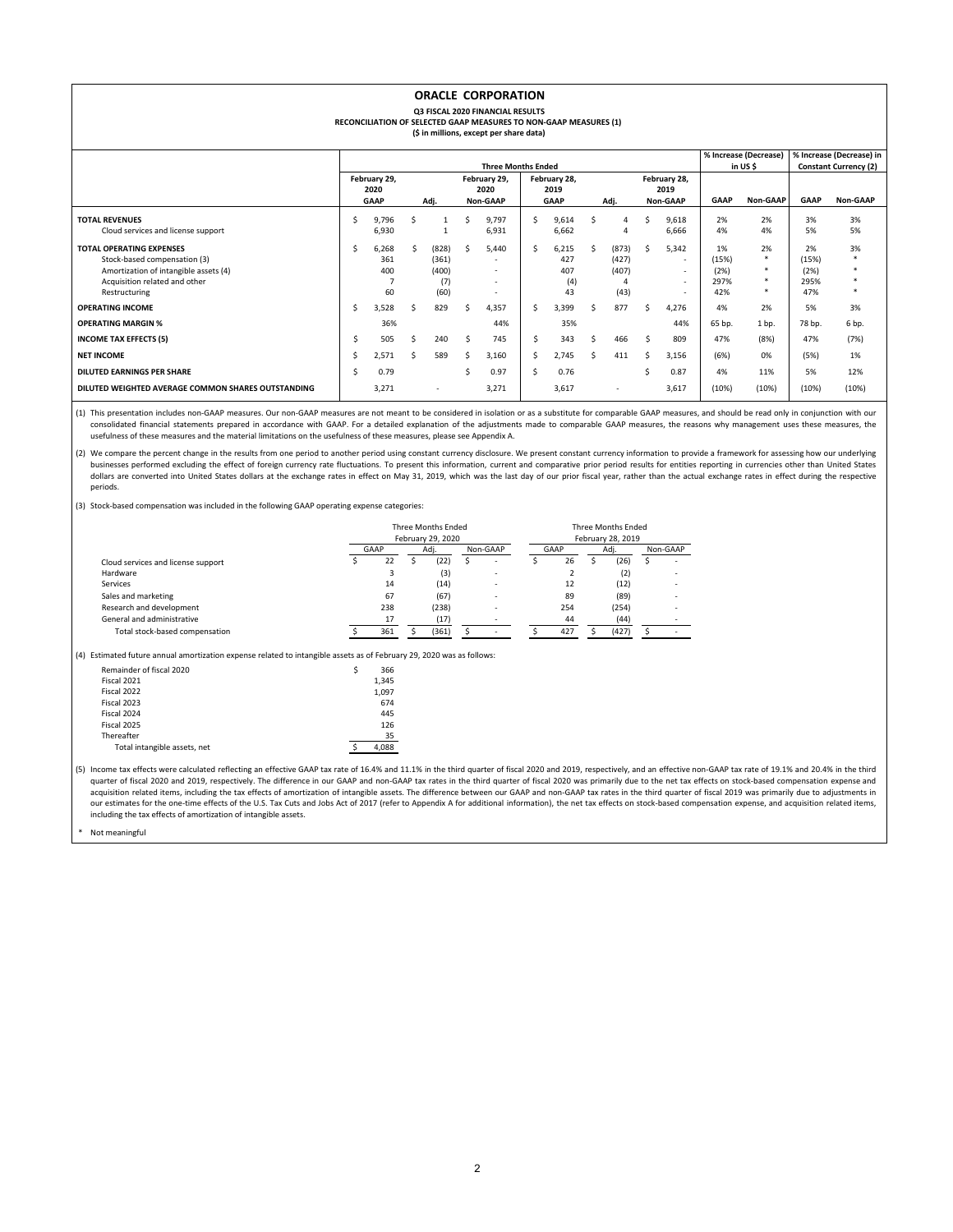#### **Q3 FISCAL 2020 YEAR TO DATE FINANCIAL RESULTS CONDENSED CONSOLIDATED STATEMENTS OF OPERATIONS (\$ in millions, except per share data)**

|                                                    |              |          |                          | % Increase      |            |              |
|----------------------------------------------------|--------------|----------|--------------------------|-----------------|------------|--------------|
|                                                    |              |          | <b>Nine Months Ended</b> |                 | % Increase | (Decrease)   |
|                                                    | February 29, | % of     | February 28,             | % of            | (Decrease) | in Constant  |
|                                                    | 2020         | Revenues | 2019                     | <b>Revenues</b> | in US\$    | Currency (1) |
|                                                    |              |          |                          |                 |            |              |
| <b>REVENUES</b>                                    | Ś            |          | \$                       |                 |            |              |
| Cloud services and license support                 | 20,546       | 72%      | 19,908                   | 70%             | 3%         | 4%           |
| Cloud license and on-premise license               | 3,169        | 11%      | 3,334                    | 12%             | (5%)       | (4% )        |
| Hardware                                           | 2,542        | 9%       | 2,711                    | 10%             | (6%)       | (5%)         |
| Services                                           | 2,372        | 8%       | 2,416                    | 8%              | (2%)       | (1%)         |
| <b>Total revenues</b>                              | 28,629       | 100%     | 28,369                   | 100%            | 1%         | 2%           |
| <b>OPERATING EXPENSES</b>                          |              |          |                          |                 |            |              |
| Cloud services and license support                 | 2,994        | 11%      | 2,807                    | 10%             | 7%         | 8%           |
| Hardware                                           | 828          | 3%       | 998                      | 4%              | (17%)      | (16%)        |
| Services                                           | 2,147        | 8%       | 2,127                    | 7%              | 1%         | 2%           |
| Sales and marketing                                | 6,135        | 21%      | 6,191                    | 22%             | (1%)       | 0%           |
| Research and development                           | 4,588        | 16%      | 4,464                    | 16%             | 3%         | 3%           |
| General and administrative                         | 903          | 3%       | 935                      | 3%              | (3%)       | (3%)         |
| Amortization of intangible assets                  | 1,221        | 4%       | 1,265                    | 4%              | (3%)       | (3%)         |
| Acquisition related and other                      | 44           | 0%       | 29                       | 0%              | 54%        | 55%          |
| Restructuring                                      | 181          | 1%       | 275                      | 1%              | (34%)      | (33%)        |
| <b>Total operating expenses</b>                    | 19,041       | 67%      | 19,091                   | 67%             | 0%         | 1%           |
| <b>OPERATING INCOME</b>                            | 9,588        | 33%      | 9,278                    | 33%             | 3%         | 5%           |
| Interest expense                                   | (1, 416)     | (5%)     | (1, 557)                 | (5%)            | (9%)       | (9%)         |
| Non-operating income, net                          | 195          | 1%       | 681                      | 2%              | (71%)      | (72%)        |
|                                                    |              |          |                          |                 |            |              |
| <b>INCOME BEFORE PROVISION FOR INCOME TAXES</b>    | 8,367        | 29%      | 8,402                    | 30%             | 0%         | 1%           |
| Provision for income taxes                         | 1,348        | 4%       | 1,059                    | 4%              | 27%        | 27%          |
| <b>NET INCOME</b>                                  | \$<br>7,019  | 25%      | \$<br>7,343              | 26%             | (4% )      | (3%)         |
|                                                    |              |          |                          |                 |            |              |
| <b>EARNINGS PER SHARE:</b>                         |              |          |                          |                 |            |              |
| <b>Basic</b>                                       | \$<br>2.16   |          | \$<br>1.98               |                 |            |              |
| Diluted                                            | \$<br>2.10   |          | \$<br>1.93               |                 |            |              |
| <b>WEIGHTED AVERAGE COMMON SHARES OUTSTANDING:</b> |              |          |                          |                 |            |              |
| <b>Basic</b>                                       | 3,251        |          | 3,716                    |                 |            |              |
| <b>Diluted</b>                                     | 3,337        |          | 3,811                    |                 |            |              |
|                                                    |              |          |                          |                 |            |              |
|                                                    |              |          |                          |                 |            |              |
|                                                    |              |          |                          |                 |            |              |

(1) We compare the percent change in the results from one period to another period using constant currency disclosure. We present constant currency information to provide a framework for assessing how our underlying businesses performed excluding the effect of foreign currency rate fluctuations. To present this information, current and comparative prior period results for entities reporting in currencies other than United States dollars are converted into United States dollars at the exchange rates in effect on May 31, 2019, which was the last day of our prior fiscal year, rather than the actual exchange rates in effect during the respective periods. Movements in international currencies relative to the United States dollar during the nine months ended February 29, 2020 compared with the corresponding prior year period decreased our revenues by 1 percentage point, operating expenses by 1 percentage point and operating income by 2 percentage points.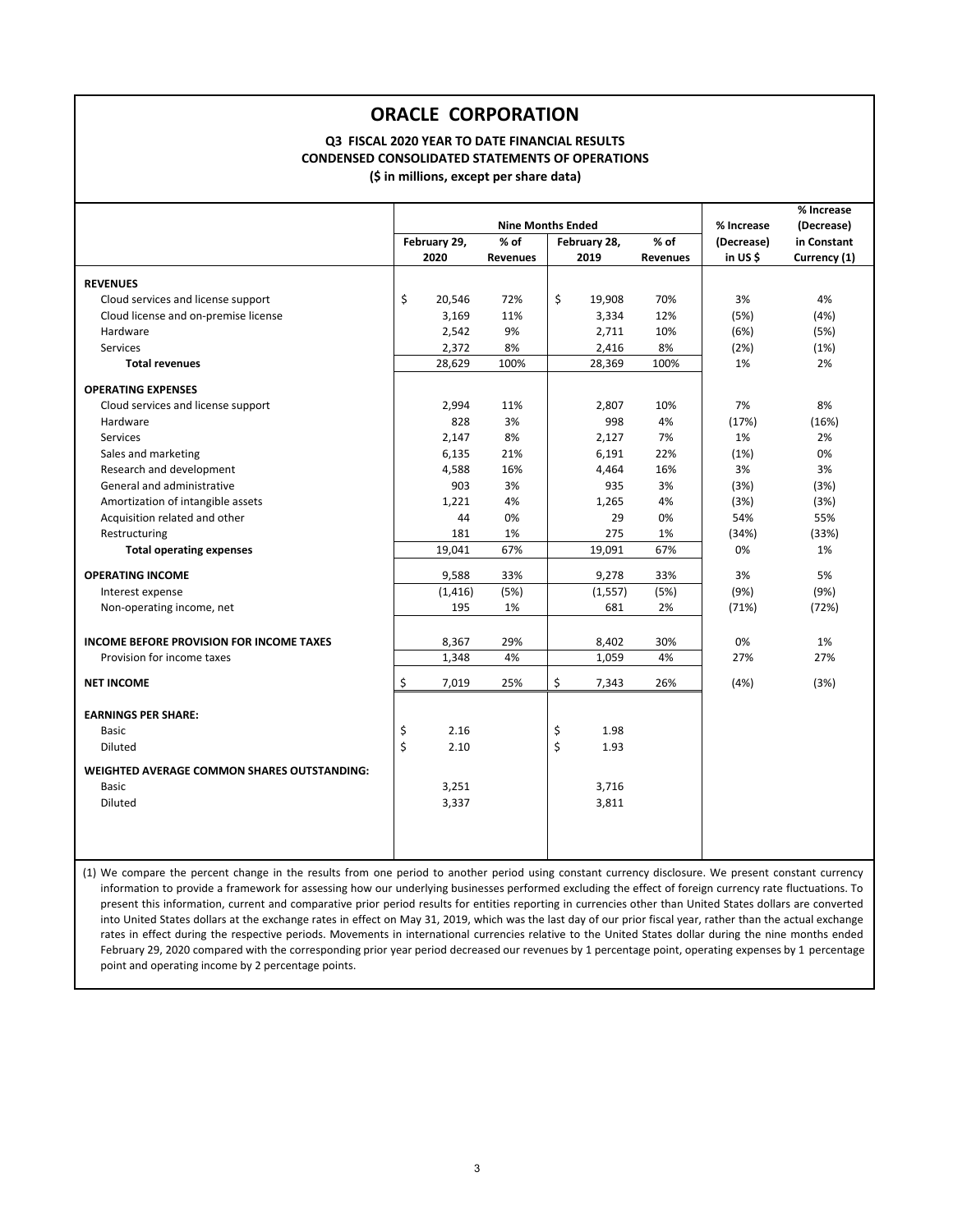|                                                                                                                                                            |                                                             |                                       |      |                                                 |    | <b>ORACLE CORPORATION</b><br><b>Q3 FISCAL 2020 YEAR TO DATE FINANCIAL RESULTS</b><br>RECONCILIATION OF SELECTED GAAP MEASURES TO NON-GAAP MEASURES (1)<br>(\$ in millions, except per share data) |    |                                       |    |                                                 |    |                                                |                                     |                        |                                     |                                                          |
|------------------------------------------------------------------------------------------------------------------------------------------------------------|-------------------------------------------------------------|---------------------------------------|------|-------------------------------------------------|----|---------------------------------------------------------------------------------------------------------------------------------------------------------------------------------------------------|----|---------------------------------------|----|-------------------------------------------------|----|------------------------------------------------|-------------------------------------|------------------------|-------------------------------------|----------------------------------------------------------|
|                                                                                                                                                            | % Increase (Decrease)<br>in USS<br><b>Nine Months Ended</b> |                                       |      |                                                 |    |                                                                                                                                                                                                   |    |                                       |    |                                                 |    |                                                |                                     |                        |                                     | % Increase (Decrease) in<br><b>Constant Currency (2)</b> |
|                                                                                                                                                            |                                                             | February 29,<br>2020<br><b>GAAP</b>   | Adj. |                                                 |    | February 29,<br>2020<br>Non-GAAP                                                                                                                                                                  |    | February 28,<br>2019<br><b>GAAP</b>   |    | Adj.                                            |    | February 28,<br>2019<br>Non-GAAP               | <b>GAAP</b>                         | Non-GAAP               | <b>GAAP</b>                         | Non-GAAP                                                 |
| <b>TOTAL REVENUES</b><br>Cloud services and license support                                                                                                | Ŝ                                                           | 28,629<br>20,546                      | Ŝ.   | 3<br>3                                          | Ŝ  | 28,632<br>20,549                                                                                                                                                                                  | Ŝ. | 28,369<br>19,908                      | Ŝ. | 17<br>17                                        | Ŝ. | 28,386<br>19.925                               | 1%<br>3%                            | 1%<br>3%               | 2%<br>4%                            | 2%<br>4%                                                 |
| <b>TOTAL OPERATING EXPENSES</b><br>Stock-based compensation (3)<br>Amortization of intangible assets (4)<br>Acquisition related and other<br>Restructuring | Ŝ.                                                          | 19,041<br>1.204<br>1,221<br>44<br>181 | Ŝ.   | (2,650)<br>(1, 204)<br>(1,221)<br>(44)<br>(181) | Ŝ. | 16,391<br>٠<br>$\sim$<br>$\sim$<br>$\sim$                                                                                                                                                         | Ŝ  | 19,091<br>1.259<br>1.265<br>29<br>275 |    | (2,828)<br>(1,259)<br>(1, 265)<br>(29)<br>(275) | Ś. | 16,263<br>$\sim$<br>$\sim$<br>$\sim$<br>$\sim$ | 0%<br>(4% )<br>(3%)<br>54%<br>(34%) | 1%<br>٠<br>۰<br>٠<br>٠ | 1%<br>(4% )<br>(3%)<br>55%<br>(33%) | 2%                                                       |
| <b>OPERATING INCOME</b>                                                                                                                                    | Ŝ.                                                          | 9,588                                 | Ŝ.   | 2.653                                           | Ś. | 12,241                                                                                                                                                                                            | Ŝ. | 9,278                                 | Ŝ. | 2,845                                           | Ŝ. | 12,123                                         | 3%                                  | 1%                     | 5%                                  | 2%                                                       |
| <b>OPERATING MARGIN %</b>                                                                                                                                  |                                                             | 33%                                   |      |                                                 |    | 43%                                                                                                                                                                                               |    | 33%                                   |    |                                                 |    | 43%                                            | 79 bp.                              | 5 bp.                  | 92 bp.                              | 10 bp.                                                   |
| <b>INCOME TAX EFFECTS (5)</b>                                                                                                                              | <sup>\$</sup>                                               | 1,348                                 | Ŝ.   | 769                                             | Ś. | 2,117                                                                                                                                                                                             | Ŝ  | 1.059                                 | Ŝ. | 1,122                                           | Ŝ. | 2,181                                          | 27%                                 | (3%)                   | 27%                                 | (2%)                                                     |
| <b>NET INCOME</b>                                                                                                                                          | Ŝ.                                                          | 7.019                                 | Ŝ.   | 1.884                                           | Š. | 8,903                                                                                                                                                                                             | Ŝ. | 7.343                                 | Ŝ. | 1.723                                           | Ś. | 9.066                                          | (4% )                               | (2%)                   | (3%)                                | (1%)                                                     |
| <b>DILUTED EARNINGS PER SHARE</b>                                                                                                                          | <sup>\$</sup>                                               | 2.10                                  |      |                                                 | Ś  | 2.67                                                                                                                                                                                              | Ŝ  | 1.93                                  |    |                                                 | ¢  | 2.38                                           | 9%                                  | 12%                    | 11%                                 | 14%                                                      |
| DILUTED WEIGHTED AVERAGE COMMON SHARES OUTSTANDING                                                                                                         |                                                             | 3,337                                 |      | $\overline{\phantom{a}}$                        |    | 3,337                                                                                                                                                                                             |    | 3.811                                 |    | $\overline{\phantom{a}}$                        |    | 3.811                                          | (12%)                               | (12%)                  | (12%)                               | (12%)                                                    |

(1) This presentation includes non-GAAP measures. Our non-GAAP measures are not meant to be considered in isolation or as a substitute for comparable GAAP measures, and should be read only in conjunction with our<br>consolida

(2) We compare the percent change in the results from one period to another period using constant currency disclosure. We present constant currency information to provide a framework for assessing how our underlying businesses performed excluding the effect of foreign currency rate fluctuations. To present this information, current and comparative prior period results for entities reporting in currencies other than United States dolla

(3) Stock‐based compensation was included in the following GAAP operating expense categories:

|       |      | Nine Months Ended |      |                                        |          |       |      |         |      |                   |
|-------|------|-------------------|------|----------------------------------------|----------|-------|------|---------|------|-------------------|
|       |      |                   |      |                                        |          |       |      |         |      |                   |
|       |      |                   |      |                                        |          |       |      |         |      | Non-GAAP          |
| 83    |      | (83)              | Ŝ    | -                                      |          | 74    |      | (74)    |      |                   |
| 8     |      | (8)               |      | ٠                                      |          |       |      | (7)     |      |                   |
| 42    |      | (42)              |      | -                                      |          | 37    |      | (37)    |      |                   |
| 192   |      | (192)             |      | ٠                                      |          | 278   |      | (278)   |      |                   |
| 781   |      | (781)             |      | ۰                                      |          | 732   |      | (732)   |      |                   |
| 98    |      | (98)              |      | ۰                                      |          | 131   |      | (131)   |      |                   |
| 1,204 |      | (1, 204)          |      | $\overline{\phantom{a}}$               |          | 1,259 |      | (1,259) |      |                   |
|       | GAAP |                   | Adi. | Nine Months Ended<br>February 29, 2020 | Non-GAAP |       | GAAP |         | Adj. | February 28, 2019 |

(4) Estimated future annual amortization expense related to intangible assets as of February 29, 2020 was as follows:

| Remainder of fiscal 2020     | \$<br>366 |
|------------------------------|-----------|
| Fiscal 2021                  | 1,345     |
| Fiscal 2022                  | 1,097     |
| Fiscal 2023                  | 674       |
| Fiscal 2024                  | 445       |
| Fiscal 2025                  | 126       |
| Thereafter                   | 35        |
| Total intangible assets, net | 4.088     |

(5) Income tax effects were calculated reflecting an effective GAAP tax rate of 16.1% and 12.6% in the first nine months of fiscal 2020 and 2019, respectively, and an effective non-GAAP tax rate of 19.2% and 19.4% in the f nine months of fiscal 2020 and 2019, respectively. The difference between our GAAP and non‐GAAP tax rates in the first nine months of fiscal 2020 was primarily due to the net tax effects on stock‐based compensation expense and acquisition related items, including the tax effects of amortization of intangible assets. The difference between our GAAP and non-GAAP tax rates in the first nine months of fiscal 2019 was primarily due to<br>adj related items, including the tax effects of amortization of intangible assets.

Not meaningful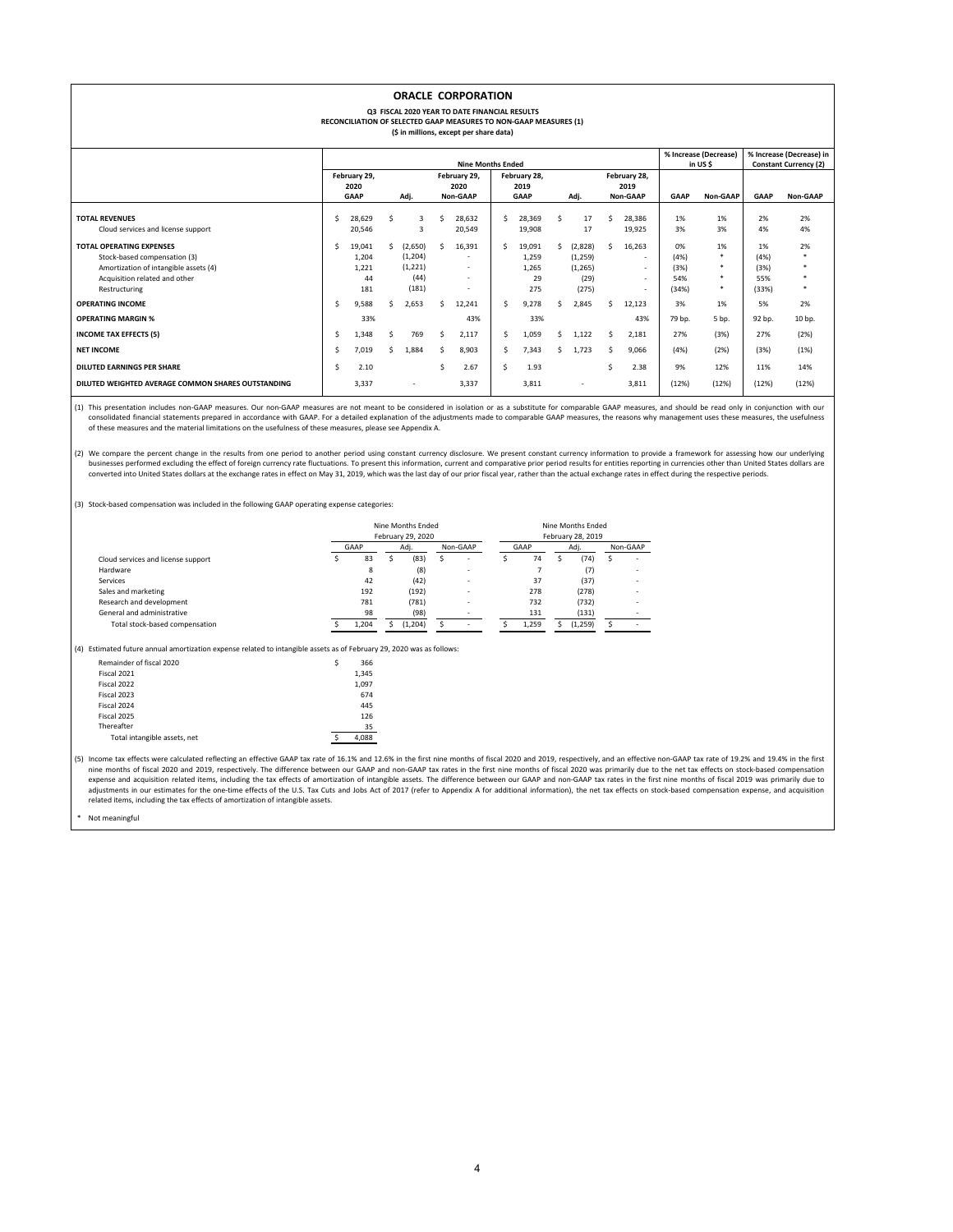## **Q3 FISCAL 2020 FINANCIAL RESULTS CONDENSED CONSOLIDATED BALANCE SHEETS**

**(\$ in millions)**

|                                                 | February 29,<br>2020 | May 31,<br>2019 |
|-------------------------------------------------|----------------------|-----------------|
|                                                 |                      |                 |
| <b>ASSETS</b>                                   |                      |                 |
| <b>Current Assets:</b>                          |                      |                 |
| Cash and cash equivalents                       | \$<br>23,829         | \$<br>20,514    |
| Marketable securities                           | 2,029                | 17,313          |
| Trade receivables, net                          | 4,162                | 5,134           |
| Prepaid expenses and other current assets       | 3,422                | 3,425           |
| <b>Total Current Assets</b>                     | 33,442               | 46,386          |
| <b>Non-Current Assets:</b>                      |                      |                 |
| Property, plant and equipment, net              | 6,248                | 6,252           |
| Intangible assets, net                          | 4,088                | 5,279           |
| Goodwill, net                                   | 43,781               | 43,779          |
| Deferred tax assets                             | 2,883                | 2,696           |
| Other non-current assets                        | 6,262                | 4,317           |
| <b>Total Non-Current Assets</b>                 | 63,262               | 62,323          |
| <b>TOTAL ASSETS</b>                             | \$<br>96,704         | \$<br>108,709   |
| <b>LIABILITIES AND EQUITY</b>                   |                      |                 |
| <b>Current Liabilities:</b>                     |                      |                 |
| Notes payable, current                          | \$<br>2,355          | \$<br>4,494     |
| Accounts payable                                | 533                  | 580             |
| Accrued compensation and related benefits       | 1,317                | 1,628           |
| Deferred revenues                               | 7,814                | 8,374           |
| Other current liabilities                       | 3,721                | 3,554           |
| <b>Total Current Liabilities</b>                | 15,740               | 18,630          |
| <b>Non-Current Liabilities:</b>                 |                      |                 |
| Notes payable and other borrowings, non-current | 49,320               | 51,673          |
| Income taxes payable                            | 13,168               | 13,295          |
| Other non-current liabilities                   | 3,595                | 2,748           |
| <b>Total Non-Current Liabilities</b>            | 66,083               | 67,716          |
| <b>Equity</b>                                   | 14,881               | 22,363          |
| TOTAL LIABILITIES AND EQUITY                    | \$<br>96,704         | \$<br>108,709   |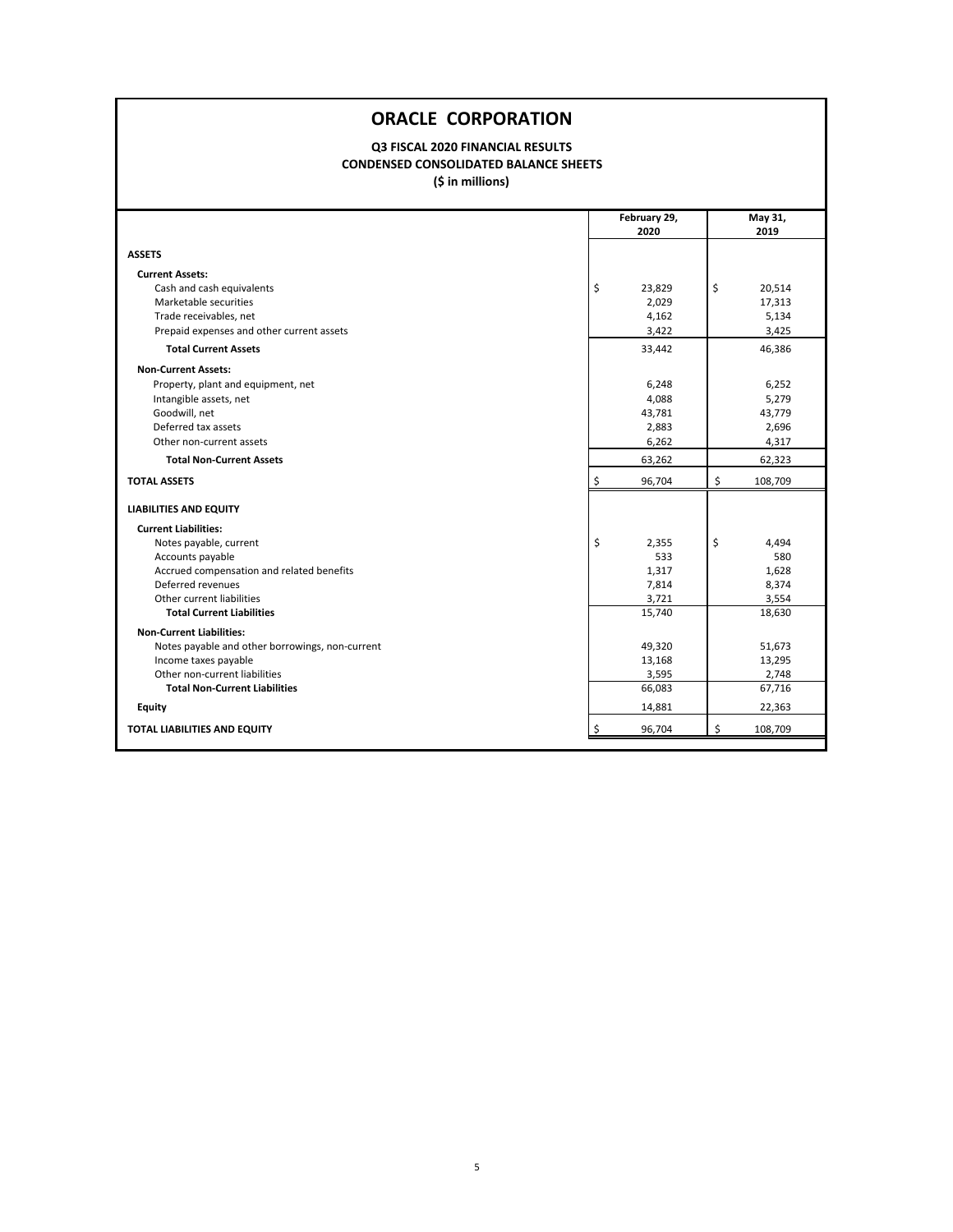## **Q3 FISCAL 2020 FINANCIAL RESULTS CONDENSED CONSOLIDATED STATEMENTS OF CASH FLOWS**

**(\$ in millions)**

|                                                                                       | <b>Nine Months Ended</b> |              |  |  |  |  |  |
|---------------------------------------------------------------------------------------|--------------------------|--------------|--|--|--|--|--|
|                                                                                       | February 29,             | February 28, |  |  |  |  |  |
|                                                                                       | 2020                     | 2019         |  |  |  |  |  |
| <b>Cash Flows From Operating Activities:</b>                                          |                          |              |  |  |  |  |  |
| Net income                                                                            | \$<br>7,019              | \$<br>7,343  |  |  |  |  |  |
| Adjustments to reconcile net income to net cash provided by operating activities:     |                          |              |  |  |  |  |  |
| Depreciation                                                                          | 1,025                    | 900          |  |  |  |  |  |
| Amortization of intangible assets                                                     | 1,221                    | 1,265        |  |  |  |  |  |
| Deferred income taxes                                                                 | (398)                    | (741)        |  |  |  |  |  |
| Stock-based compensation                                                              | 1,204                    | 1,259        |  |  |  |  |  |
| Other, net                                                                            | 167                      | 144          |  |  |  |  |  |
| Changes in operating assets and liabilities, net of effects from acquisitions:        |                          |              |  |  |  |  |  |
| Decrease in trade receivables, net                                                    | 946                      | 1,106        |  |  |  |  |  |
| Decrease in prepaid expenses and other assets                                         | 718                      | 168          |  |  |  |  |  |
| Decrease in accounts payable and other liabilities                                    | (1,035)                  | (647)        |  |  |  |  |  |
| Decrease in income taxes payable                                                      | (789)                    | (410)        |  |  |  |  |  |
| Decrease in deferred revenues                                                         | (553)                    | (258)        |  |  |  |  |  |
| Net cash provided by operating activities                                             | 9,525                    | 10,129       |  |  |  |  |  |
| <b>Cash Flows From Investing Activities:</b>                                          |                          |              |  |  |  |  |  |
| Purchases of marketable securities and other investments                              | (399)                    | (1, 310)     |  |  |  |  |  |
| Proceeds from maturities of marketable securities and other investments               | 3,165                    | 10,210       |  |  |  |  |  |
| Proceeds from sales of marketable securities                                          | 12,575                   | 11,328       |  |  |  |  |  |
| Acquisitions, net of cash acquired                                                    | (111)                    | (330)        |  |  |  |  |  |
| Capital expenditures                                                                  | (1, 131)                 | (1, 247)     |  |  |  |  |  |
| Net cash provided by investing activities                                             | 14,099                   | 18,651       |  |  |  |  |  |
| <b>Cash Flows From Financing Activities:</b>                                          |                          |              |  |  |  |  |  |
| Payments for repurchases of common stock                                              | (13, 935)                | (29, 887)    |  |  |  |  |  |
| Proceeds from issuances of common stock                                               | 1,232                    | 1,468        |  |  |  |  |  |
| Shares repurchased for tax withholdings upon vesting of restricted stock-based awards | (624)                    | (455)        |  |  |  |  |  |
| Payments of dividends to stockholders                                                 | (2, 330)                 | (2, 126)     |  |  |  |  |  |
| Repayments of borrowings                                                              | (4,500)                  | (4,500)      |  |  |  |  |  |
| Other, net                                                                            | (108)                    | (95)         |  |  |  |  |  |
| Net cash used for financing activities                                                | (20, 265)                | (35, 595)    |  |  |  |  |  |
| Effect of exchange rate changes on cash and cash equivalents                          | (44)                     | (85)         |  |  |  |  |  |
| Net increase (decrease) in cash and cash equivalents                                  | 3,315                    | (6,900)      |  |  |  |  |  |
| Cash and cash equivalents at beginning of period                                      | 20,514                   | 21,620       |  |  |  |  |  |
| Cash and cash equivalents at end of period                                            | \$<br>23,829             | \$<br>14,720 |  |  |  |  |  |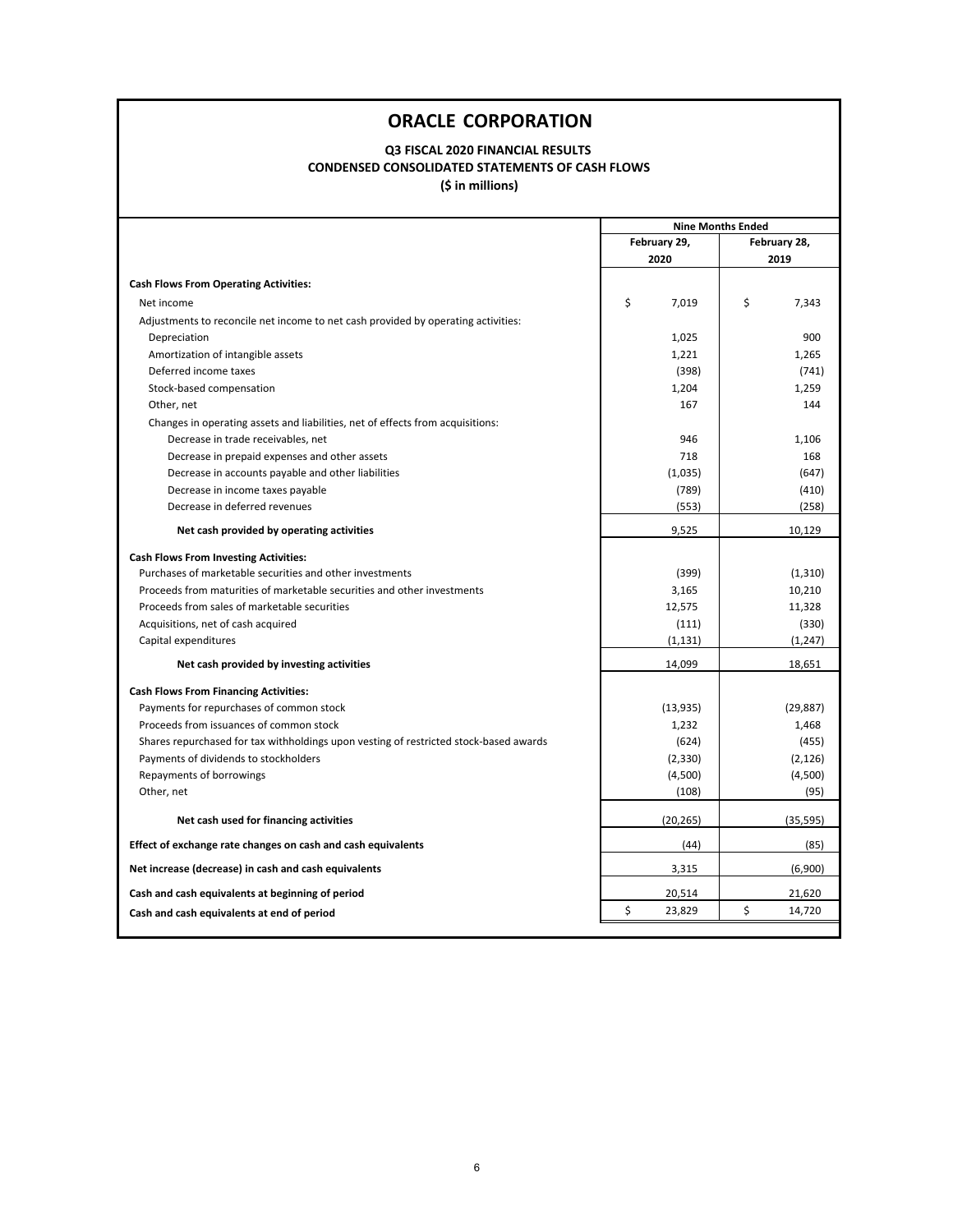### **Q3 FISCAL 2020 FINANCIAL RESULTS**

**FREE CASH FLOW ‐ TRAILING 4‐QUARTERS (1)**

**(\$ in millions)**

|                                     |                  | Fiscal 2019 |                |             |    |             |             |          |    |  |
|-------------------------------------|------------------|-------------|----------------|-------------|----|-------------|-------------|----------|----|--|
|                                     | Q1               | Q2          | Q3             | Q4          |    | Q1          | Q2          | Q3       | Q4 |  |
| <b>GAAP Operating Cash Flow</b>     | \$<br>15,542 \$  | 15,238 \$   | 14,789 \$      | $14,551$ \$ |    | 13,829 \$   | 13,796 \$   | 13,947   |    |  |
| <b>Capital Expenditures</b>         | (1,646)          | (1,468)     | (1,625)        | (1,660)     |    | (1,663)     | (1, 591)    | (1, 544) |    |  |
| <b>Free Cash Flow</b>               | 13,896 \$        | 13,770 \$   | $13,164$ \$    | 12,891      |    | $12,166$ \$ | $12,205$ \$ | 12,403   |    |  |
| % Growth over prior year            | 10%              | 10%         | (1%)           | (6%)        |    | (12%)       | (11%)       | (6%)     |    |  |
| <b>GAAP Net Income</b>              | \$<br>$3,708$ \$ | $3,827$ \$  | 10,619<br>- \$ | 11,083      | Ś. | $10,955$ \$ | $10,933$ \$ | 10,759   |    |  |
| Free Cash Flow as a % of Net Income | 375%             | 360%        | 124%           | 116%        |    | 111%        | 112%        | 115%     |    |  |

(1) To supplement our statements of cash flows presented on a GAAP basis, we use non‐GAAP measures of cash flows on a trailing 4‐quarter basis to analyze cash flow generated from operations. We believe free cash flow is also useful as one of the bases for comparing our performance with our competitors. The presentation of non-GAAP free cash flow is not meant to be considered in isolation or as an alternative to net income as an indicator of our performance, or as an alternative to cash flows from operating activities as a measure of liquidity.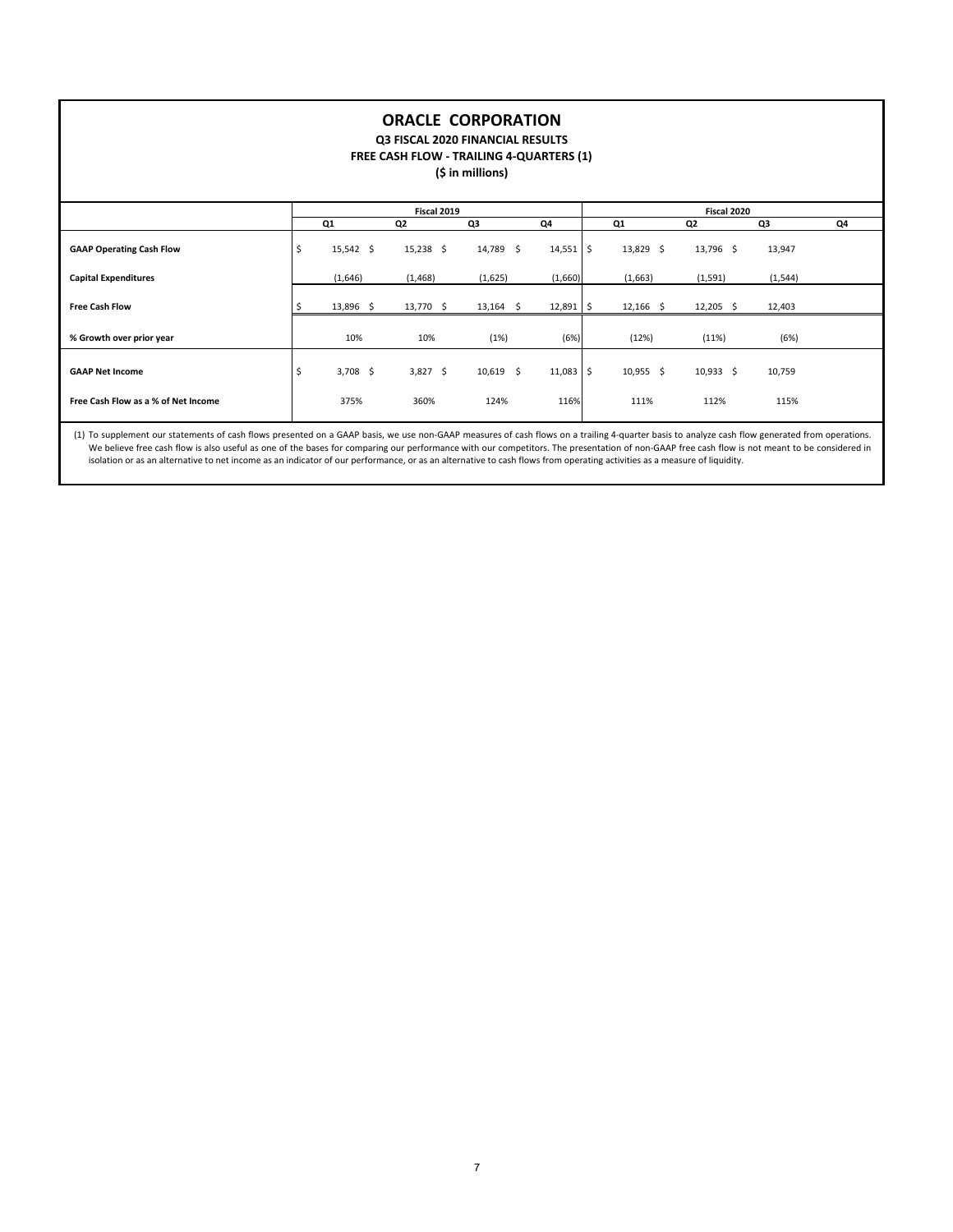### **Q3 FISCAL 2020 FINANCIAL RESULTS**

**SUPPLEMENTAL ANALYSIS OF GAAP REVENUES (1)**

**(\$ in millions)**

|                                                    |    |            |     |            |                     |             |      |          |    |              |    | Fiscal 2020 |                |            |  |       |    |              |  |  |  |  |
|----------------------------------------------------|----|------------|-----|------------|---------------------|-------------|------|----------|----|--------------|----|-------------|----------------|------------|--|-------|----|--------------|--|--|--|--|
|                                                    |    |            |     |            |                     | Fiscal 2019 |      |          |    |              |    |             |                |            |  |       |    |              |  |  |  |  |
|                                                    |    | Q1         |     | Q2         |                     | Q3          |      | Q4       |    | <b>TOTAL</b> |    | Q1          | Q <sub>2</sub> |            |  | Q3    | Q4 | <b>TOTAL</b> |  |  |  |  |
| <b>REVENUES BY OFFERINGS</b>                       |    |            |     |            |                     |             |      |          |    |              |    |             |                |            |  |       |    |              |  |  |  |  |
| Cloud services and license support                 | Ś. | 6.609      | Ŝ.  | 6,637      | - \$                | $6,662$ \$  |      | 6,799    | \$ | 26,707       | \$ | $6,805$ \$  |                | $6,811$ \$ |  | 6,930 |    | Ś<br>20,546  |  |  |  |  |
| Cloud license and on-premise license               |    | 867        |     | 1,217      |                     | 1,251       |      | 2,520    |    | 5,855        |    | 812         | 1,126          |            |  | 1,231 |    | 3,169        |  |  |  |  |
| Hardware                                           |    | 904        |     | 891        |                     | 915         |      | 994      |    | 3,704        |    | 815         |                | 871        |  | 857   |    | 2,542        |  |  |  |  |
| Services                                           |    | 813        |     | 817        |                     | 786         |      | 823      |    | 3,240        |    | 786         |                | 806        |  | 778   |    | 2,372        |  |  |  |  |
| <b>Total revenues</b>                              | Ś  | 9,193      | Ŝ.  | 9,562      | Ŝ.                  | 9,614       |      | \$11,136 |    | \$39,506     | \$ | 9,218<br>Ŝ. | 9,614          | Ŝ.         |  | 9,796 |    | \$28,629     |  |  |  |  |
| AS REPORTED REVENUE GROWTH RATES                   |    |            |     |            |                     |             |      |          |    |              |    |             |                |            |  |       |    |              |  |  |  |  |
| Cloud services and license support                 |    | 3%         |     | 3%         |                     | 1%          |      | 0%       |    | 2%           |    | 3%          |                | 3%         |  | 4%    |    | 3%           |  |  |  |  |
| Cloud license and on-premise license               |    | (3%)       |     | (9%)       |                     | (4%)        |      | 12%      |    | 1%           |    | (6%)        |                | (7%)       |  | (2%)  |    | (5%)         |  |  |  |  |
| Hardware                                           |    | (4%)       |     | (5%)       |                     | (8%)        |      | (11%)    |    | (7%)         |    | (10%)       |                | (2%)       |  | (6%)  |    | (6%)         |  |  |  |  |
| Services                                           |    | (5%)       |     | (5%)       |                     | (1%)        |      | (7%)     |    | (5%)         |    | (3%)        |                | (1%)       |  | (1%)  |    | (2%)         |  |  |  |  |
| <b>Total revenues</b>                              |    | 1%         |     | 0%         |                     | (1%)        |      | 1%       |    | 0%           |    | 0%          |                | 1%         |  | 2%    |    | 1%           |  |  |  |  |
| <b>CONSTANT CURRENCY GROWTH RATES (2)</b>          |    |            |     |            |                     |             |      |          |    |              |    |             |                |            |  |       |    |              |  |  |  |  |
| Cloud services and license support                 |    | 4%         |     | 5%         |                     | 4%          |      | 3%       |    | 4%           |    | 4%          |                | 4%         |  | 5%    |    | 4%           |  |  |  |  |
| Cloud license and on-premise license               |    | 0%         |     | (6%)       |                     | 0%          |      | 15%      |    | 4%           |    | (6%)        |                | (7%)       |  | 0%    |    | (4%)         |  |  |  |  |
| Hardware                                           |    | (3%)       |     | (3%)       |                     | (4%)        |      | (8%)     |    | (5%)         |    | (9%)        |                | (1%)       |  | (5%)  |    | (5%)         |  |  |  |  |
| Services                                           |    | (4%)       |     | (2%)       |                     | 3%          |      | (4%)     |    | (2%)         |    | (2%)        |                | 0%         |  | 0%    |    | (1%)         |  |  |  |  |
| Total revenues                                     |    | 2%         |     | 2%         |                     | 3%          |      | 4%       |    | 3%           |    | 2%          |                | 1%         |  | 3%    |    | 2%           |  |  |  |  |
|                                                    |    |            |     |            |                     |             |      |          |    |              |    |             |                |            |  |       |    |              |  |  |  |  |
| <b>CLOUD SERVICES AND LICENSE SUPPORT REVENUES</b> |    |            |     |            |                     |             |      |          |    |              |    |             |                |            |  |       |    |              |  |  |  |  |
| <b>BY ECOSYSTEM</b>                                |    |            |     |            |                     |             |      |          |    |              |    |             |                |            |  |       |    |              |  |  |  |  |
| Applications cloud services and license support    | \$ | 2,580      | -\$ | $2,621$ \$ |                     | $2,637$ \$  |      | 2,716    |    | \$10,553     | \$ | $2,704$ \$  |                | $2,753$ \$ |  | 2,809 |    | \$<br>8,265  |  |  |  |  |
| Infrastructure cloud services and license support  |    | 4,029      |     | 4,016      |                     | 4,025       |      | 4,083    |    | 16,154       |    | 4,101       | 4,058          |            |  | 4,121 |    | 12,281       |  |  |  |  |
| Total cloud services and license support           | Ś. | 6,609      | Ś.  | 6.637      | Ŝ.                  | 6,662       | Ŝ.   | 6,799    |    | \$26,707     | Ś  | 6,805<br>Ŝ. | 6,811          | Ŝ.         |  | 6,930 |    | \$20,546     |  |  |  |  |
| AS REPORTED REVENUE GROWTH RATES                   |    |            |     |            |                     |             |      |          |    |              |    |             |                |            |  |       |    |              |  |  |  |  |
| Applications cloud services and license support    |    | 6%         |     | 6%         |                     | 6%          |      | 3%       |    | 5%           |    | 5%          |                | 5%         |  | 6%    |    | 5%           |  |  |  |  |
| Infrastructure cloud services and license support  |    | 1%         |     | 1%         |                     | (2%)        |      | (1%)     |    | 0%           |    | 2%          |                | 1%         |  | 2%    |    | 2%           |  |  |  |  |
| Total cloud services and license support           |    | 3%         |     | 3%         |                     | 1%          |      | 0%       |    | 2%           |    | 3%          |                | 3%         |  | 4%    |    | 3%           |  |  |  |  |
|                                                    |    |            |     |            |                     |             |      |          |    |              |    |             |                |            |  |       |    |              |  |  |  |  |
| <b>CONSTANT CURRENCY GROWTH RATES (2)</b>          |    |            |     |            |                     |             |      |          |    |              |    |             |                |            |  |       |    |              |  |  |  |  |
| Applications cloud services and license support    |    | 7%         |     | 7%         |                     | 8%          |      | 5%       |    | 7%           |    | 6%          |                | 6%         |  | 7%    |    | 6%           |  |  |  |  |
| Infrastructure cloud services and license support  |    | 3%         |     | 3%         |                     | 2%          |      | 2%       |    | 2%           |    | 3%          |                | 2%         |  | 4%    |    | 3%           |  |  |  |  |
| Total cloud services and license support           |    | 4%         |     | 5%         |                     | 4%          |      | 3%       |    | 4%           |    | 4%          |                | 4%         |  | 5%    |    | 4%           |  |  |  |  |
| <b>GEOGRAPHIC REVENUES</b>                         |    |            |     |            |                     |             |      |          |    |              |    |             |                |            |  |       |    |              |  |  |  |  |
| Americas                                           | \$ | $5,161$ \$ |     | $5,243$ \$ |                     | 5,266       | - \$ | 6,184    |    | \$21,856     | \$ | $5,150$ \$  |                | $5,304$ \$ |  | 5,363 |    | \$15,817     |  |  |  |  |
| Europe/Middle East/Africa                          |    | 2.576      |     | 2,782      |                     | 2,781       |      | 3,132    |    | 11,270       |    | 2,553       | 2,695          |            |  | 2,835 |    | 8,083        |  |  |  |  |
| Asia Pacific                                       |    | 1.456      |     | 1,537      |                     | 1,567       |      | 1,820    |    | 6,380        |    | 1.515       | 1.615          |            |  | 1.598 |    | 4.729        |  |  |  |  |
| Total revenues                                     | Ŝ. | 9,193      | \$  | 9,562      | $\ddot{\mathsf{s}}$ | 9,614       |      | \$11,136 |    | \$39,506     | \$ | $9,218$ \$  |                | $9,614$ \$ |  | 9,796 |    | \$28,629     |  |  |  |  |
|                                                    |    |            |     |            |                     |             |      |          |    |              |    |             |                |            |  |       |    |              |  |  |  |  |

(1) The sum of the quarterly information presented may vary from the year-to-date information presented due to rounding.

(2) We compare the percent change in the results from one period to another period using constant currency disclosure. We present constant currency information to provide a framework for assessing how our underlying businesses performed excluding the effect of foreign currency rate fluctuations. To present this information, current and comparative prior period results for entities reporting in currencies other than United States dollars are converted into United States dollars at the exchange rates in effect on May 31, 2019 and 2018 for the fiscal 2020 and fiscal 2019 constant currency growth rate calculations presented, respectively, rather than the actual exchange rates in effect during the respective periods.